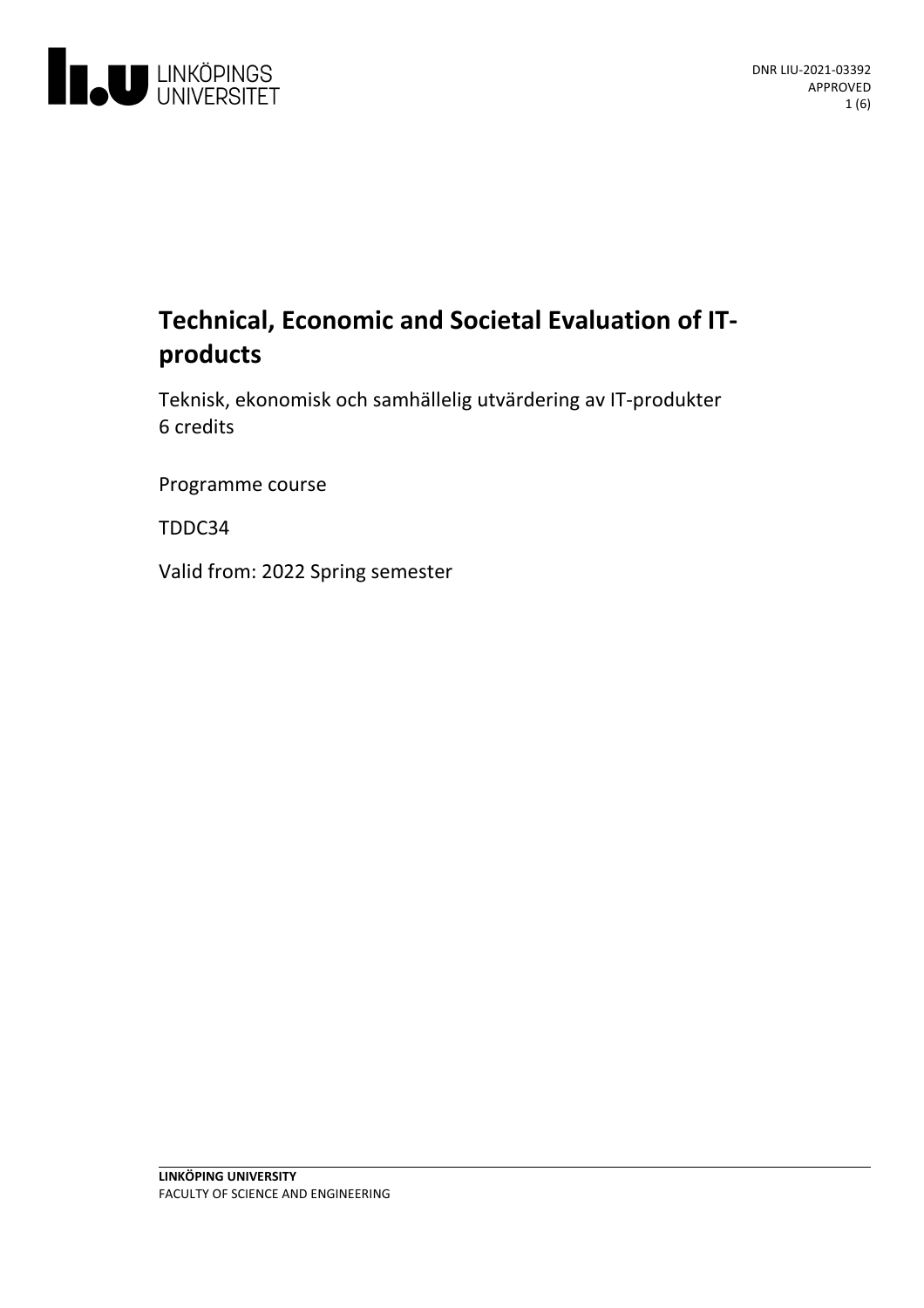| Determined by                                                 | Main field of study                                                              |                                      |
|---------------------------------------------------------------|----------------------------------------------------------------------------------|--------------------------------------|
| Board of Studies for Computer Science<br>and Media Technology | Information Technology, Computer<br>Science and Engineering, Computer<br>Science |                                      |
| Date determined                                               | Course level                                                                     | <b>Progressive</b><br>specialisation |
| 2021-09-01                                                    | Second cycle                                                                     | A <sub>1</sub> X                     |
| <b>Revised by</b>                                             | Disciplinary domain                                                              |                                      |
|                                                               | Technology                                                                       |                                      |
| <b>Revision date</b>                                          | Subject group<br>Informatics/Computer and Systems<br>Sciences                    |                                      |
|                                                               |                                                                                  |                                      |
| <b>Offered first time</b>                                     | Offered for the last time                                                        |                                      |
| Spring semester 2006                                          |                                                                                  |                                      |
| <b>Department</b>                                             | <b>Replaced by</b>                                                               |                                      |
| Institutionen för ekonomisk och<br>industriell utveckling     |                                                                                  |                                      |

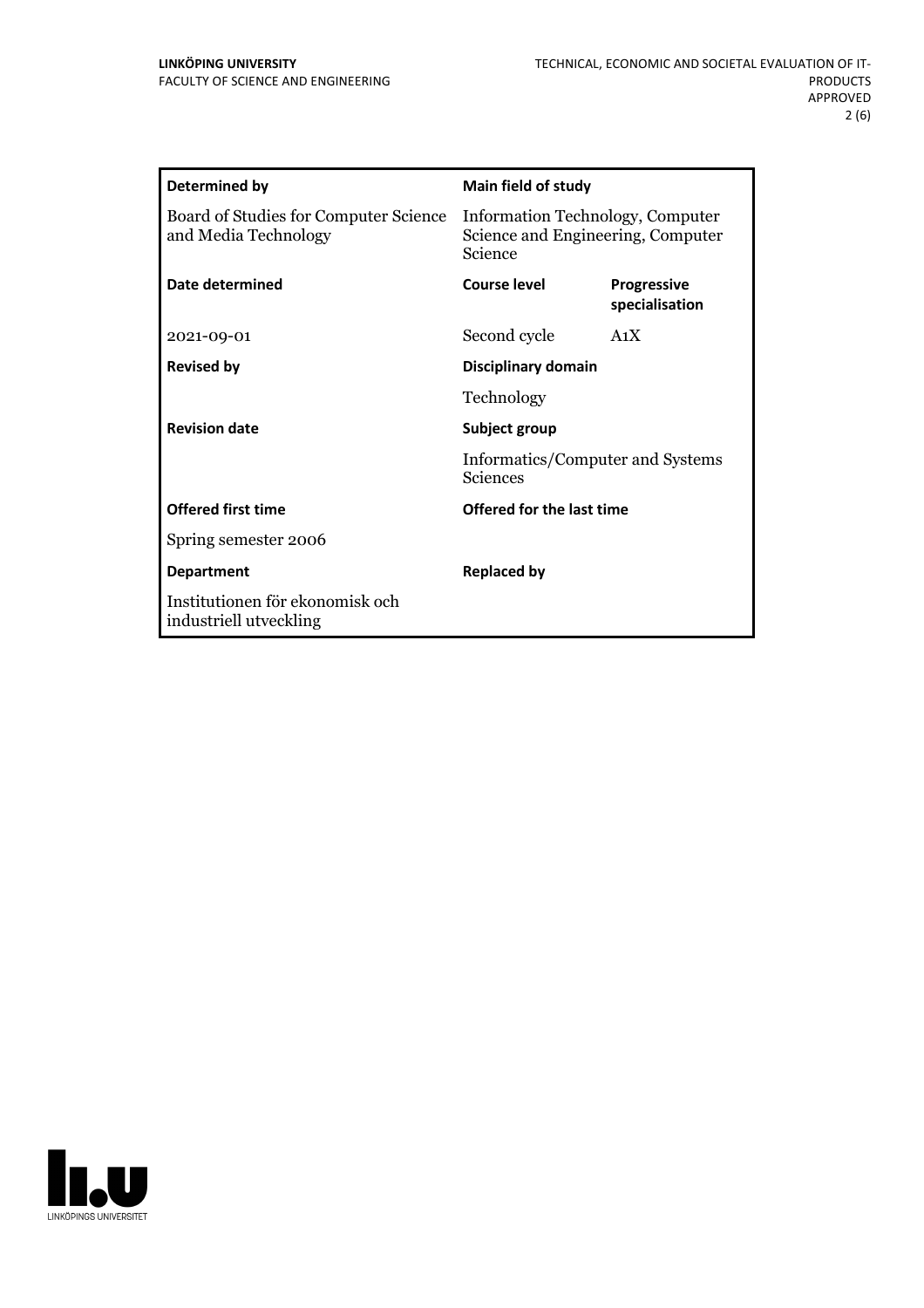# Course offered for

- Master of Science in Computer Science and Engineering
- Master of Science in Industrial Engineering and Management
- Master of Science in Computer Science and Software Engineering
- Master of Science in Information Technology
- Master of Science in Industrial Engineering and Management International
- Master's Programme in Computer Science

## Prerequisites

Introduction to programming datastructures and algorithms, computer science, at least 45 credits. Basic course in industrial economics..

## Intended learning outcomes

The aim of this course is to provide a holistic perspective on models and methods to analyze and evaluate new technology and its alternatives as well as its economical and socio- technical effects. After the course, students should be well equipped to take part in discussions about how to evaluate and analyze the impact and possibilities of new IT ventures.

## Course content

This course takes you through theories and techniques to evaluate and analyze IT- ventures and/or innovative IT-based applications from <sup>a</sup> socio-technical perspective. Based on current trends, we focus on the importance, the impacts and the potential effects of existing technology. The ambitious is to show how evaluations models can be used to analyze the effects of new technology for users, enterprises, organizations and the society as <sup>a</sup> whole, as well as the incentives needed to realize the latent utility of technology.

A project report is developed during this course. In the report students analyze and evaluate the economic, organizational as well as the technical aspects, effects and consequences of the implementation and use of state ofthe art IT-ventures.

The participants' projects, their literature searches, and the exchange of knowledge between the workgroups form a central part of this course. The role of the teachers is to give an overview of the areas involved, to give support and supervision to produce a god project, and to organize the course in a manner that support the students´ learning process. Course literature:

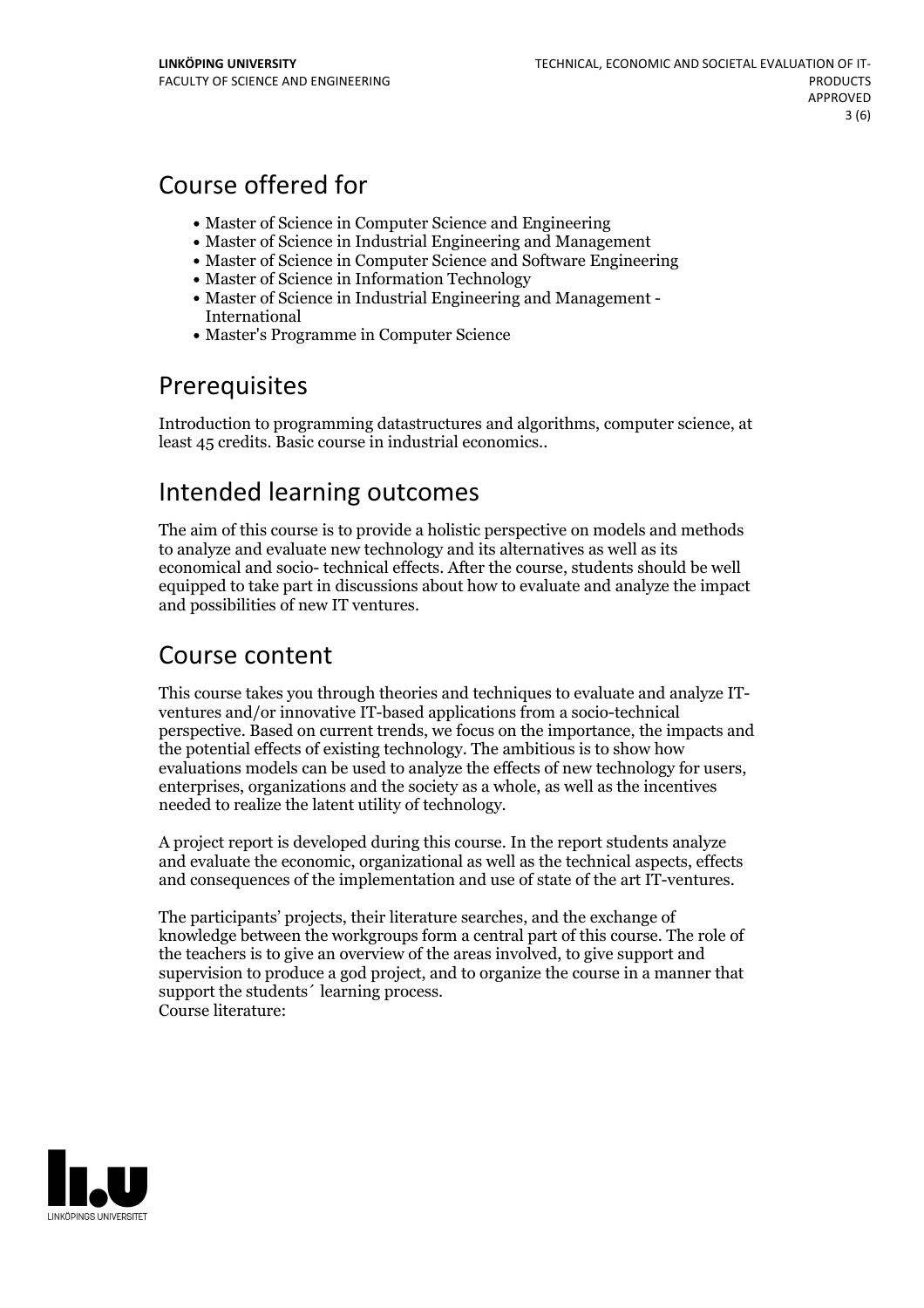# Teaching and working methods

The course contains lectures and seminars – in the classroom and a project. The seminaries are related to the literature in use and are conducted by participants.<br>Most of the teaching is concentrated into 4-hour modules where we mix lectures,<br>seminaries, and discussions of literature.<br>A project report

and evaluate the economic, organizational as well as the technical aspects, effects and consequences of the implementation and use of state of the art IT ventures. The results of the project are presented in a final seminary .The interaction between workgroups during the final seminary form central parts of the course.

#### Examination

| UPG <sub>3</sub> | Seminars | 3 credits | U, G       |
|------------------|----------|-----------|------------|
| UPG <sub>2</sub> | Project  | 3 credits | U, 3, 4, 5 |

#### Grades

Four-grade scale, LiU, U, 3, 4, 5

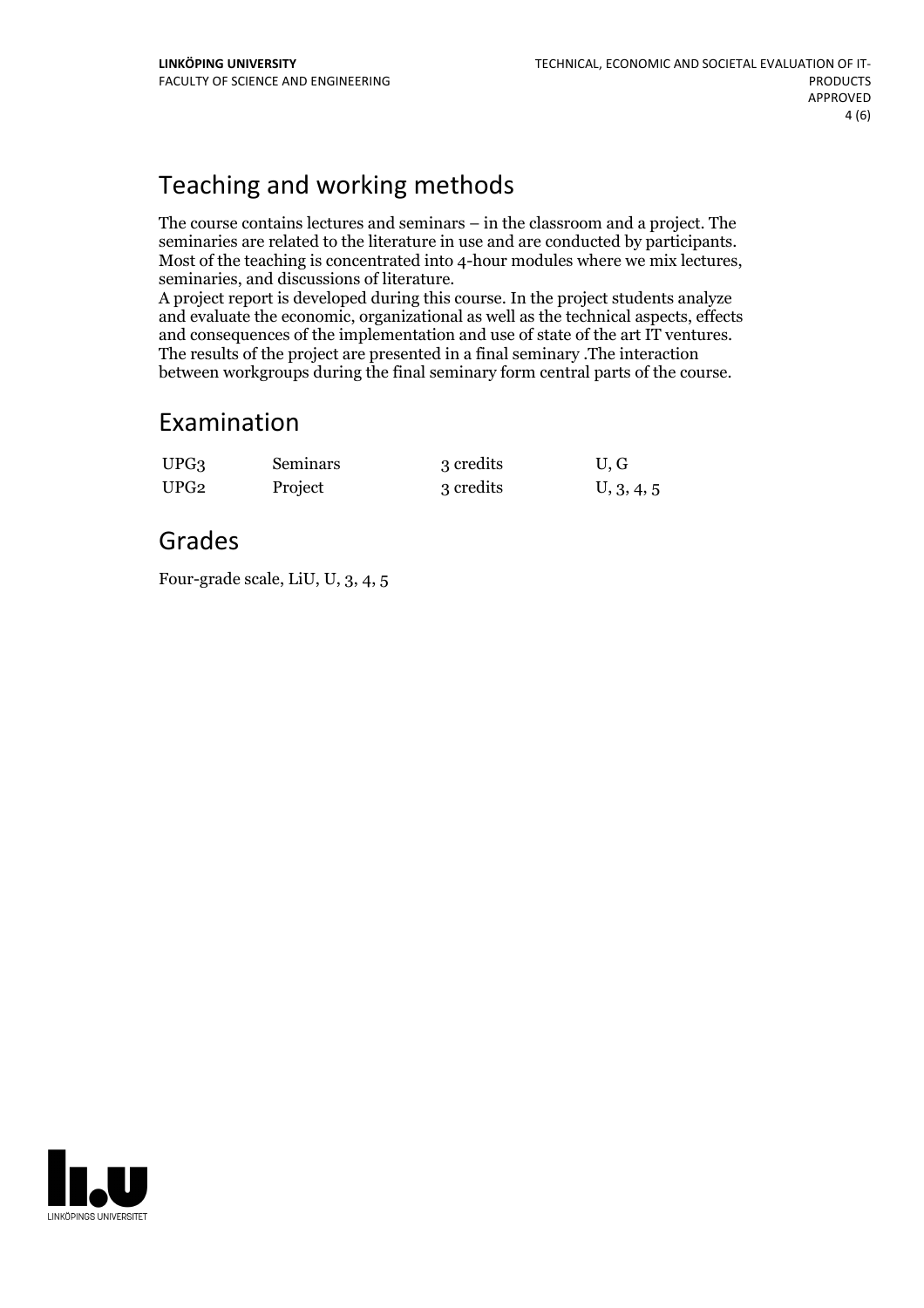# Other information

#### **About teaching and examination language**

The teaching language is presented in the Overview tab for each course. The examination language relates to the teaching language as follows:

- If teaching language is "Swedish", the course as a whole could be given in Swedish, or partly in English. Examination language is Swedish, but parts
- of the examination can be in English.<br>
If teaching language is "English", the course as a whole is taught in English.<br>
Examination language is English.<br>
If teaching language is "Swedish/English", the course as a whole will
- taught in English if students without prior knowledge of the Swedish language participate. Examination language is Swedish or English depending on teaching language.

#### **Other**

The course is conducted in a manner where both men's and women's experience and knowledge are made visible and developed.

The planning and implementation of a course should correspond to the course syllabus. The course evaluation should therefore be conducted with the course syllabus as a starting point.

If special circumstances prevail, the vice-chancellor may in a special decision specify the preconditions for temporary deviations from this course syllabus, and delegate the right to take such decisions.